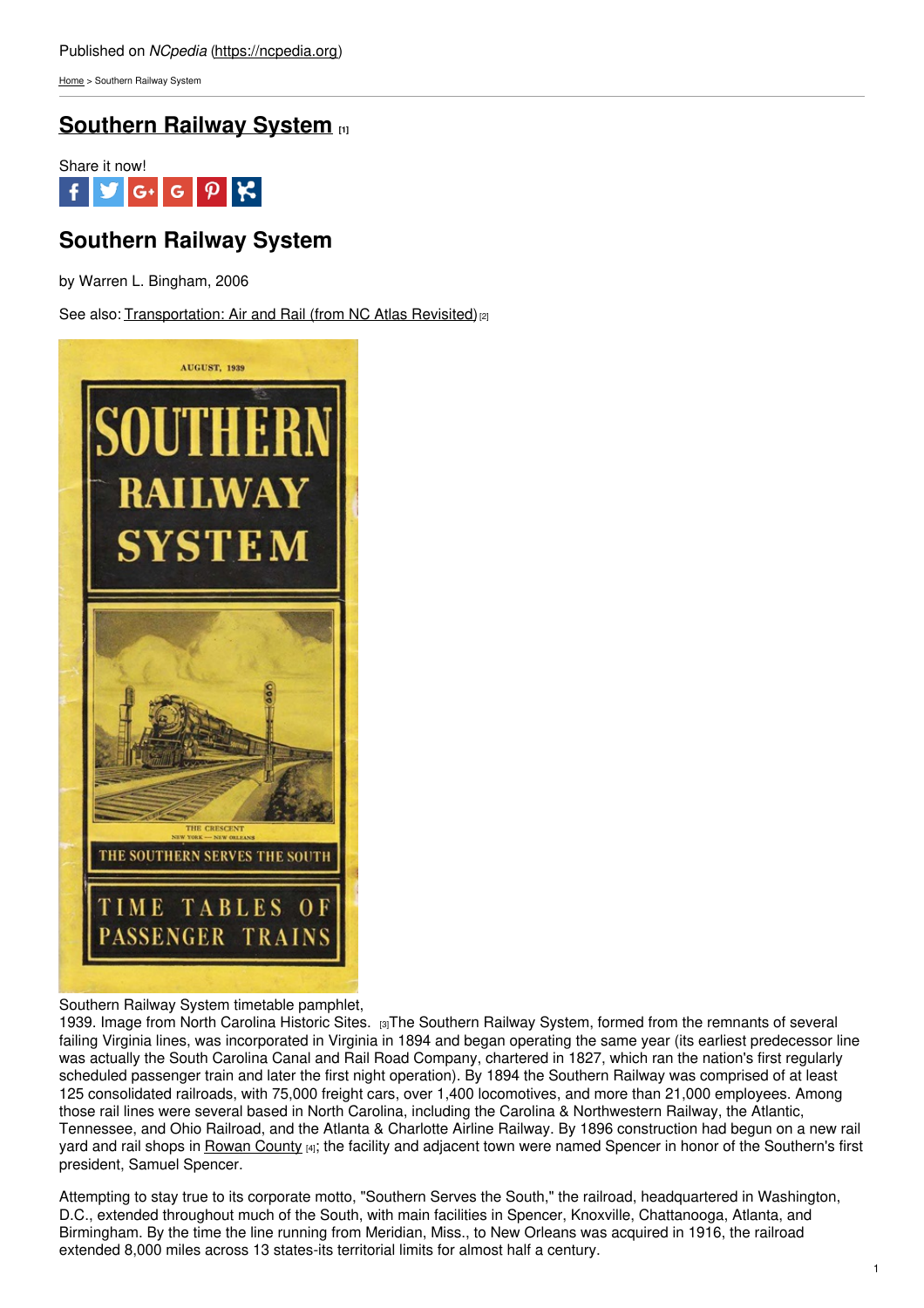Several noted North Carolinians played a role in the [development](https://ncpedia.org/morehead-john-motley-research) of the Southern Railway. Among them, John Motley Morehead [5] and Alexander B. Andrews served as president of two of the Southern's predecessor lines, the North Carolina Railroad and the Western North Carolina Railroad, respectively.

The Southern was efficient and innovative. By mid-1953, it was the first large railroad to convert its entire operation from steam to diesel engines. Known for excellent passenger service, especially on the Southern Crescent running from Washington, D.C., to New Orleans through [Piedmont](https://ncpedia.org/geography/region/piedmont) [6] North Carolina, the Southern also developed novel systems to manage and move freight, such as its oversized grain hopper car known as "Big John." In 1979 the Linwood yard opened in [Davidson](https://ncpedia.org/geography/davidson) County  $[7]$ , replacing the freight yard a few miles south in Spencer. The former yards and shops at Spencer were donated to the state and reopened as the North Carolina [Transportation](https://ncpedia.org/nc-transportation-museum) Museum [8].

In 1982 the Southern merged with another well-managed railroad, the Roanoke-based Norfolk & Western Railroad. The merger formed the Norfolk Southern Railroad, with headquarters in Norfolk. By the early 2000s most of the old Southern Railway lines and facilities operated under the Norfolk Southern name.

## **References:**

Burke Davis, *The Southern Railway: Road of the Innovators*(1985).

Albert S. Eggerton Jr., *Out of the Past and into the Future: The Bicentennial Story of Southern Railway*(1976).

Duane Galloway and Jim Wrinn, *Southern Railway's Spencer Shops, 1896-1996* (1996).

#### **Additional References:**

Burgess, James L. "Wreck of Number Thirty Six." Raleigh, N.C. 1922[.http://digital.ncdcr.gov/u?/p249901coll37,17221](http://digital.ncdcr.gov/u?/p249901coll37,17221) [9] (accessed August 14, 2012). "Railroads - North Carolina" Vertical Reference File, [Government](https://statelibrary.ncdcr.gov/ghl/index.html) and Heritage Library [10], North Carolina.

Harrison, Fairfax. "The Future of the Southern Railway in North Carolina: An Address Before the Chamber of Commerce of Raleigh, North Carolina, September 8, 1914." [Raleigh, N.C.]. 1914. "Railroads - North Carolina" Vertical Reference File, [Government](https://statelibrary.ncdcr.gov/ghl/index.html) and Heritage Library [10], North Carolina.

Southern Railway Company Office of the President.*The Floods of July 1916: How the Southern Railway Organization Met an Emergency*. Washington, D.C.:Press of Byron S. Adams. 1917[.http://digital.ncdcr.gov/u?/p249901coll37,4914](http://digital.ncdcr.gov/u?/p249901coll37,4914) [11]

*Asheville Citizen*. "Geyser Tribute to Col. Andrews."*The News and Observer* [Raleigh, N.C.]. January 15, 1922. "Railroads - North Carolina" Vertical Reference File, [Government](https://statelibrary.ncdcr.gov/ghl/index.html) and Heritage Library [10], North Carolina.

DeButts, Harry A. "Men of Vision 'Who Served the South!'." New York: The Newcomen Society in North America. 1955. "Railroads - North Carolina" Vertical Reference File, [Government](https://statelibrary.ncdcr.gov/ghl/index.html) and Heritage Library [10], North Carolina.

Giduz, Roland. "Southern's No. 16 Train Makes Farewell Run."*The Raleigh Times*. March 3, 1964. "Railroads - North Carolina" Vertical Reference File, [Government](https://statelibrary.ncdcr.gov/ghl/index.html) and Heritage Library [10], North Carolina.

Morgret, C.O. "Southern Has Over Half of Rail Mileage in N.C."*The News and Observer* [Raleigh, N.C.]. February 9, 1975. "Railroads - North Carolina" Vertical Reference File, [Government](https://statelibrary.ncdcr.gov/ghl/index.html) and Heritage Library [10], North Carolina.

North Carolina Department of Cultural Resources. "Southern Railway Presents Historic Shops to State." [press release]. July 20, 1978. "Railroads - North Carolina" Vertical Reference File, [Government](https://statelibrary.ncdcr.gov/ghl/index.html) and Heritage Library [10], North Carolina.

North Carolina Department of Cultural Resources. "Historic Spencer Shops Opens Interim Visitor Center." [press release]. August 14, 1980. "Railroads - North Carolina" Vertical Reference File, [Government](https://statelibrary.ncdcr.gov/ghl/index.html) and Heritage Library [10], North Carolina.

Carolina and North-Western Railway Company. *Carolina and North-Western Ry.: Home Enterprise Developed by Home Talent and Home Money*. Yorkville, S.C: L. M. Grist's Sons, Printers. 1915.<http://digital.ncdcr.gov/u?/p249901coll37,16677>  $n<sub>21</sub>$  (accessed August 16, 2012).

## **Image Credit:**

"Timetable, Accession #: [S.1990.25.1](http://collections.ncdcr.gov/RediscoveryProficioPublicSearch/ShowItem.aspx?1478+) [3]." 1939. North Carolina Historic Sites.

**Subjects:** [Railroads](https://ncpedia.org/category/subjects/railroads) [13] [Transportation](https://ncpedia.org/category/subjects/transportation) [14] **Authors:** [Bingham,](https://ncpedia.org/category/authors/bingham-warren-l) Warren L. [15] **From:** [Encyclopedia](https://ncpedia.org/category/entry-source/encyclopedia-) of North Carolina, University of North Carolina Press.[16]

1 January 2006 | Bingham, Warren L.